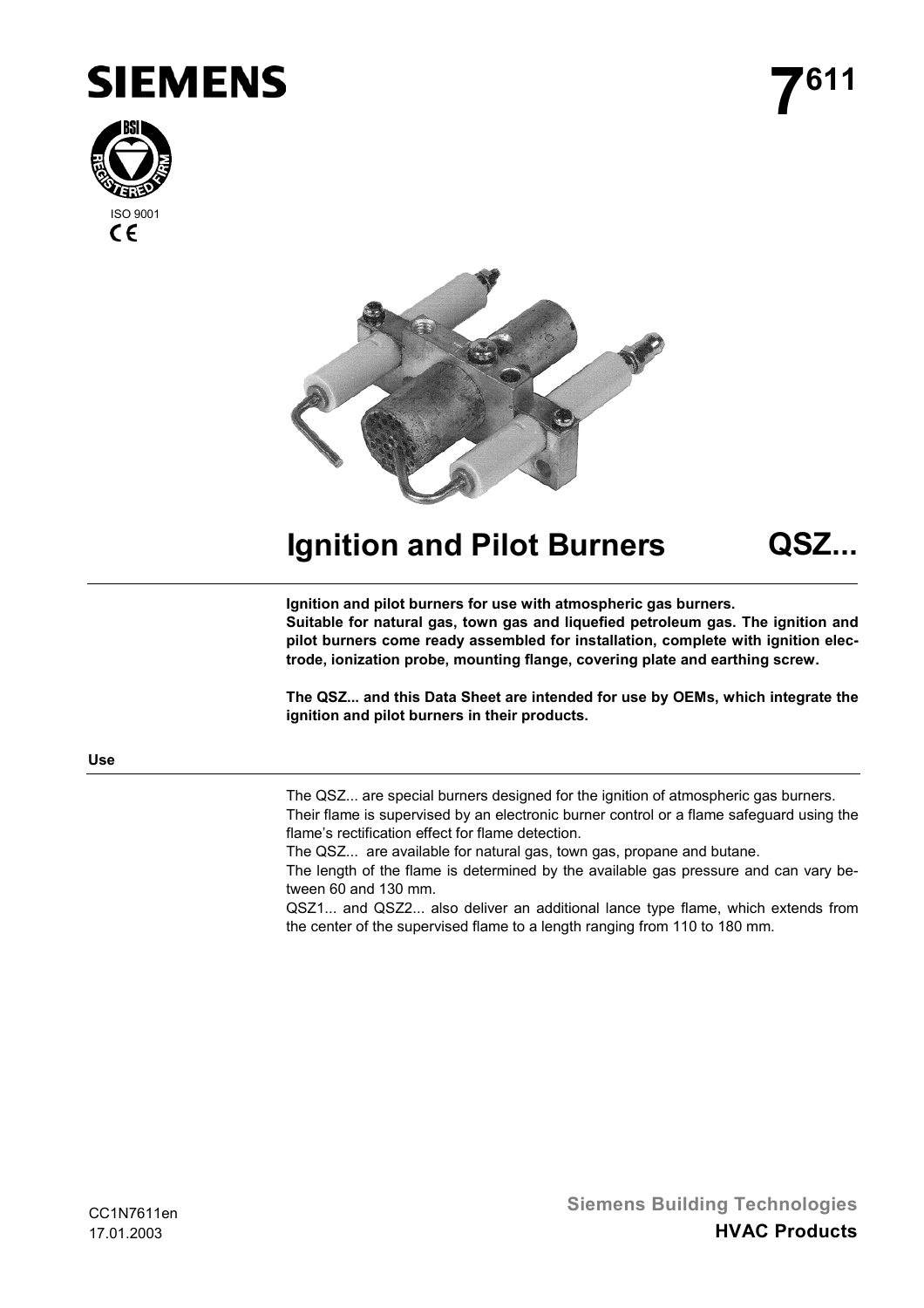

# **To avoid injury to persons, damage to property or the environment, the following warning notes should be observed!**

- Before performing any wiring changes in the connection area, completely isolate the burner control from the mains supply (all-polar disconnection)
- Ensure protection against electrical shock hazard by providing adequate protection for the terminals
- Check to ensure that wiring is in an orderly state and that the wires are firmly connected

## **Mounting notes**

- Ensure that the relevant national safety regulations are complied with
- Select the mounting location such that ignition of the main burner and trouble-free supervision of the flame will be ensured
- The pilot burner should ignite the main flame from the horizontal plane or at an angle from below. The burner can be mounted with the mounting flange in the horizontal or vertical position. When using the vertical position in networks operating at low gas pressures, the ionization probe should immerse into the flame from above to ensure that a flame with a slightly upward deflection still hits the probe sufficiently. By contrast, in networks operating at high gas pressures, it is advantageous to locate the probe below the flame so that, for safety reasons, the probe immerses into the flame from below.

Temporary reduction of the gas pressure will result in the pilot flame bending away from the probe so that the burner control will initiate lockout

- If the ionization current is too small, or if there is no flame signal at all, the reason may be one of the following:
	- Primary air delivered to the ignition and pilot burner is mixed with the flue gases of the main burner (lack of oxygen)
	- Ignition and pilot burner is overheated one to radiant heat from the main burner or one to an unfavorably placed venting flame
	- An erratically burning pilot flame that is not sitting firmly on the burner head (gas pressure too high: wrong nozzle)
	- An unsteady flame caused by drafts
	- Burner is soiled (do not use any hard tools to clean the nozzle!)
	- Burner is not correctly earthed
	- lonization probe is displaced in the axial direction, bent or not properly adiusted

### **Installation notes**

Installation work must be carried out by qualified staff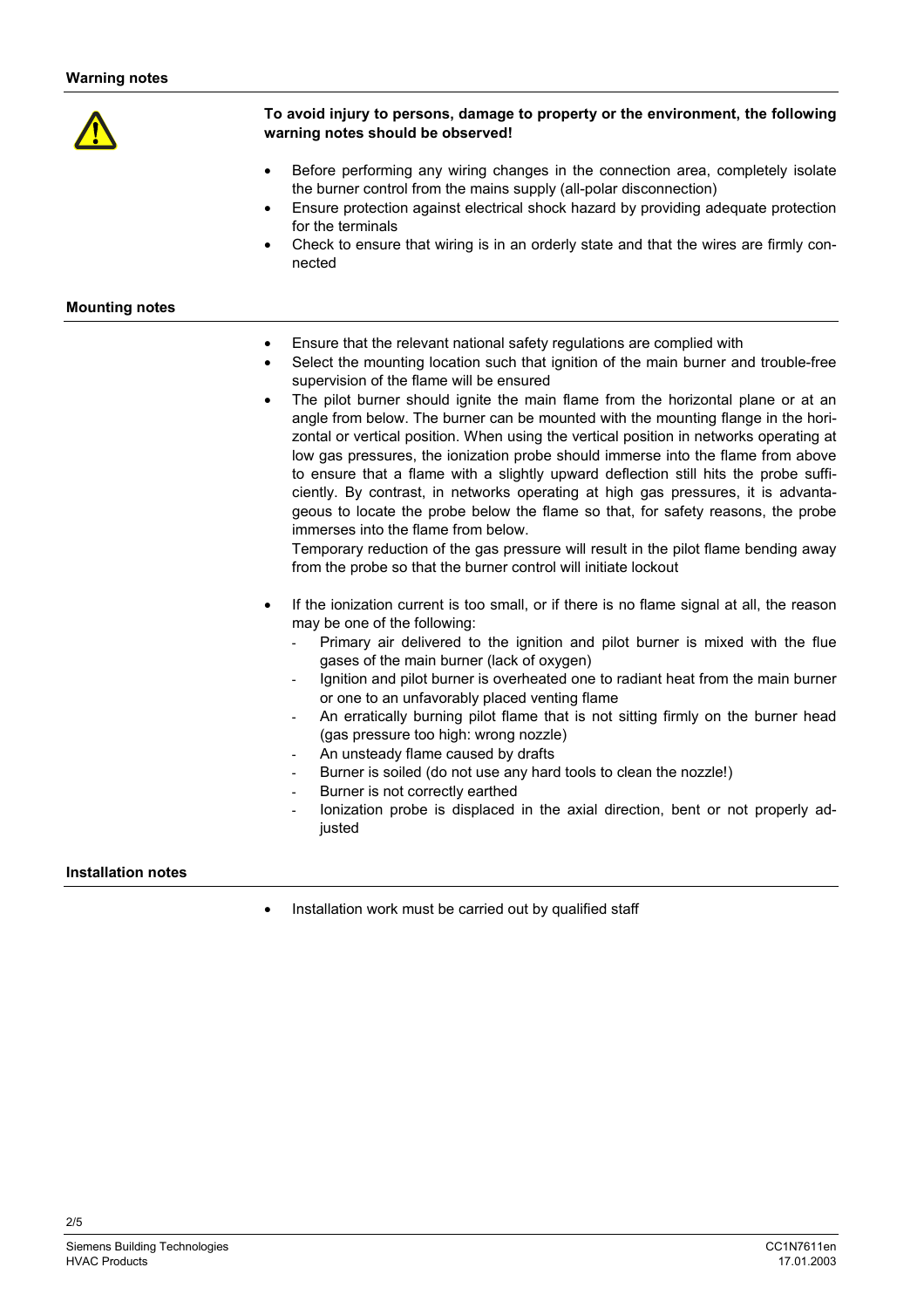|                                                      | It is important to achieve practically disturbance- and loss-free signal transmission:<br>Never run the detector cable together with other cables<br>- Line capacitance reduces the magnitude of the flame signal<br>- Use a separate cable<br>The ionization probe must be protected against electrical shock hazard<br>Locate the ionization probe such that the ignition spark cannot arc over to the<br>probe (risk of electrical overloads)<br>For the connection of the ionization probe, refer to the Data Sheet of the relevant<br>$\bullet$<br>burner control (observe the minimum ionization current required)                                                                                                                                                                                                              |  |  |  |
|------------------------------------------------------|---------------------------------------------------------------------------------------------------------------------------------------------------------------------------------------------------------------------------------------------------------------------------------------------------------------------------------------------------------------------------------------------------------------------------------------------------------------------------------------------------------------------------------------------------------------------------------------------------------------------------------------------------------------------------------------------------------------------------------------------------------------------------------------------------------------------------------------|--|--|--|
| <b>Commissioning notes</b>                           |                                                                                                                                                                                                                                                                                                                                                                                                                                                                                                                                                                                                                                                                                                                                                                                                                                       |  |  |  |
|                                                      | Commissioning work must be carried out by qualified staff.                                                                                                                                                                                                                                                                                                                                                                                                                                                                                                                                                                                                                                                                                                                                                                            |  |  |  |
| <b>Standards</b>                                     |                                                                                                                                                                                                                                                                                                                                                                                                                                                                                                                                                                                                                                                                                                                                                                                                                                       |  |  |  |
|                                                      | Conformity to EEC directives<br>- Electromagnetic compatibility EMC (immunity)<br>89 / 336 EEC<br>- Directive for gas-fired appliances<br>90 / 396 EEC                                                                                                                                                                                                                                                                                                                                                                                                                                                                                                                                                                                                                                                                                |  |  |  |
| <b>Service notes</b>                                 |                                                                                                                                                                                                                                                                                                                                                                                                                                                                                                                                                                                                                                                                                                                                                                                                                                       |  |  |  |
|                                                      | Maintenance work must be carried out by qualified staff<br>٠<br>Each time a unit has been replaced, check to ensure that wiring is in an orderly<br>state                                                                                                                                                                                                                                                                                                                                                                                                                                                                                                                                                                                                                                                                             |  |  |  |
| <b>Disposal notes</b>                                |                                                                                                                                                                                                                                                                                                                                                                                                                                                                                                                                                                                                                                                                                                                                                                                                                                       |  |  |  |
|                                                      | Local and currently valid legislation must be observed.                                                                                                                                                                                                                                                                                                                                                                                                                                                                                                                                                                                                                                                                                                                                                                               |  |  |  |
| <b>Mechanical design</b>                             |                                                                                                                                                                                                                                                                                                                                                                                                                                                                                                                                                                                                                                                                                                                                                                                                                                       |  |  |  |
|                                                      | Burner tube, ignition electrode and ionization probe come ready assembled and pre-<br>adjusted.                                                                                                                                                                                                                                                                                                                                                                                                                                                                                                                                                                                                                                                                                                                                       |  |  |  |
|                                                      | A hole adjacent to the burner tube allows a venting tube to be introduced into the com-<br>bustion chamber. A securing screw is provided.<br>If not required, the hole can be covered by the covering plate.                                                                                                                                                                                                                                                                                                                                                                                                                                                                                                                                                                                                                          |  |  |  |
| Special features of the<br>ignition and pilot burner | Soldered burner tube (to prevent readjustments)<br>$\overline{a}$<br>Gas nozzle is easily accessible<br>$\qquad \qquad \blacksquare$<br>Nozzle hole is protected against dirt<br>$\overline{\phantom{a}}$<br>Ignition electrode and ionization probe are made of heat-resistant Kanthal and<br>$\overline{\phantom{a}}$<br>permanently insulated against ground by means of glazed Steatite electrode hold-<br>ers<br>Ignition electrode is supplied with a nipple for use with commercially available<br>$\qquad \qquad \blacksquare$<br>spark plug type connectors<br>Ignition electrode and ionization probe are secured against unauthorized readjust-<br>ments<br>An earthing screw on the mounting flange facilitates correct earthing of the burner<br>in compliance with regulations (important for trouble-free supervision) |  |  |  |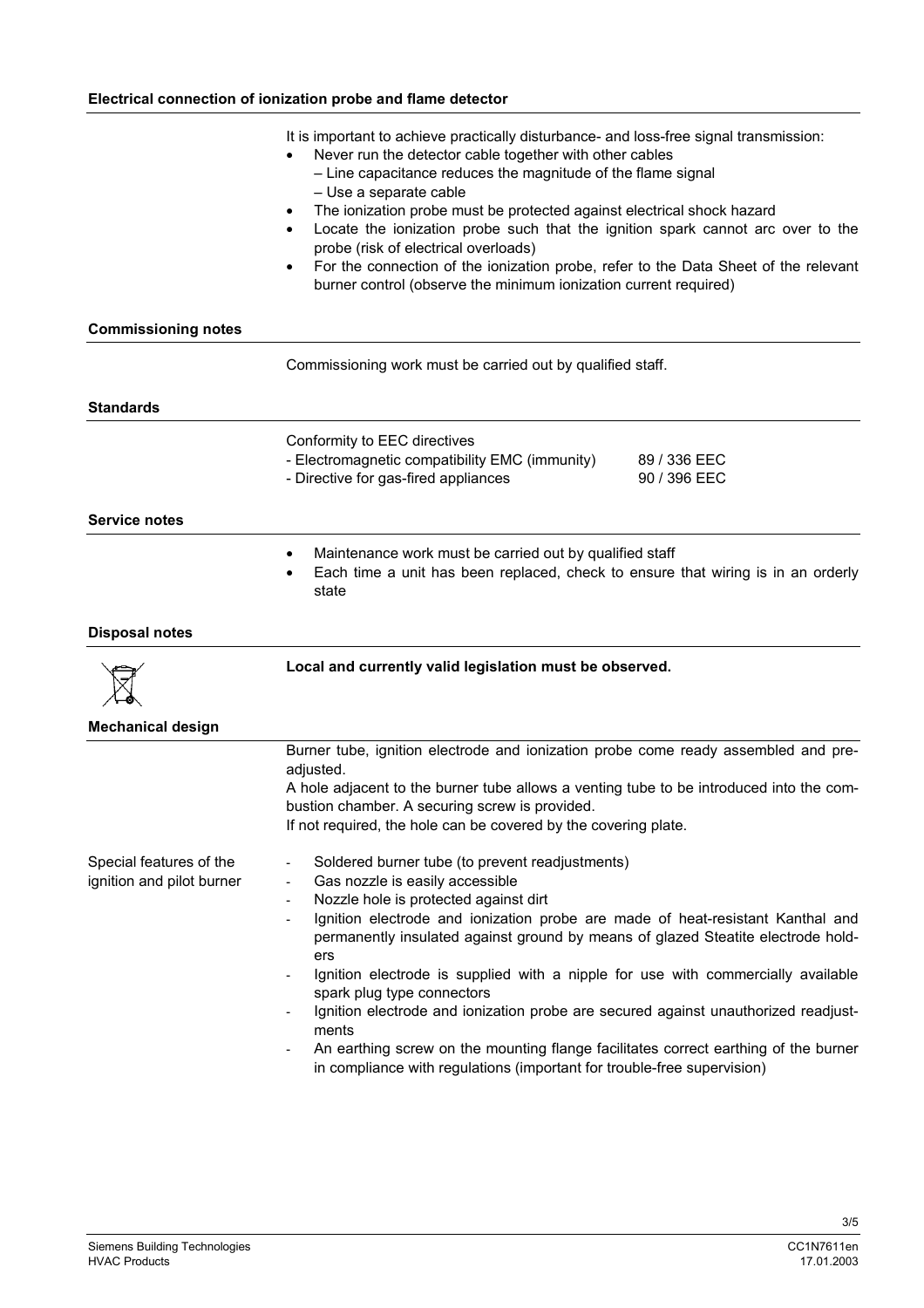| Type of gas | Type of flame       | Gas pressure | Nozzle dia, in | Type reference                         |
|-------------|---------------------|--------------|----------------|----------------------------------------|
|             |                     | minmax.      | mm             |                                        |
| Natural gas | With lance flame    | 1550 mbar    | 0.7            | QSZ1.070                               |
|             | With lance flame    | 1550 mbar    | 0.8            | QSZ1.080 <sup>3</sup>                  |
|             | With lance flame    | 1550 mbar    | 0.8            | QSZ1.080DD                             |
|             | With lance flame    | 1550 mbar    | 0.8            | QSZ1.080L <sup>2</sup> )               |
|             | Without lance flame | 650 mbar     | 0.7            | QSZ3.065                               |
| Town gas    | With lance flame    | 620 mbar     | 1.1            | QSZ2.110 <sup>1</sup> )                |
|             | With lance flame    | 620 mbar     | 1.2            | $QSZ2.1204$ <sup>1</sup> )             |
|             | With lance flame    | 620 mbar     | 1.3            | QSZ2.130 <sup>1</sup> )                |
|             | With lance flame    | 620 mbar     | 1.4            | QSZ2.140 <sup>1</sup> )                |
|             | Without lance flame | $420$ mbar   | 1.1            | QSZ4.110 <sup>1</sup> )                |
|             | Without lance flame | $420$ mbar   | 1.2            | QSZ4.120 <sup>4</sup> ) <sup>1</sup> ) |
|             | Without lance flame | 420 mbar     | 1.3            | QSZ4.130 <sup>1</sup> )                |
|             | Without lance flame | 420 mbar     | 1.4            | QSZ4.140 <sup>1</sup> )                |
| Propane,    | With lance flame    | 30100 mbar   | 0.5            | QSZ1.050                               |
| butane      | Without lance flame | 12100 mbar   | 0.5            | QSZ3.050                               |

When ordering, please give the complete type reference.

<sup>1</sup>) On demand

²) Version with extended ionization probe «B» (drawing on demand)

 $3)$  For use with Dutch natural gas containing 14 % N<sub>2</sub>

4) For general use. Prior to introducing the QSZ… to the production line for use with atmospheric gas burners, it is recommended that field tests be carried out to determine the ideal diameter of the nozzle

#### **Technical data**

| General unit data | Weight                |                   |  |
|-------------------|-----------------------|-------------------|--|
|                   | QSZ1                  | approx. 170 g     |  |
|                   | OSZ2                  | approx. 170 g     |  |
|                   | QSZ3                  | approx. 190 g     |  |
|                   | QSZ4                  | approx. 190 g     |  |
|                   |                       |                   |  |
| Environmental     | <b>Transport</b>      | DIN EN 60 721-3-2 |  |
| conditions        | Climatic conditions   | class 2K2         |  |
|                   | Mechanical conditions | class 2M2         |  |
|                   | Temperature range     | $-40+60$ °C       |  |
|                   | Humidity              | $<$ 95 % r.h.     |  |
|                   | <b>Operation</b>      | DIN EN 60 721-3-3 |  |
|                   | Climatic conditions   | class 3K5         |  |
|                   | Mechanical conditions | class 3M2         |  |
|                   | Temperature range     | $-20+60 °C$       |  |
|                   | Humidity              | $< 95 \%$ r.h.    |  |

**Condensation, formation of ice and ingress of water are not permitted!**

 $\bigwedge$